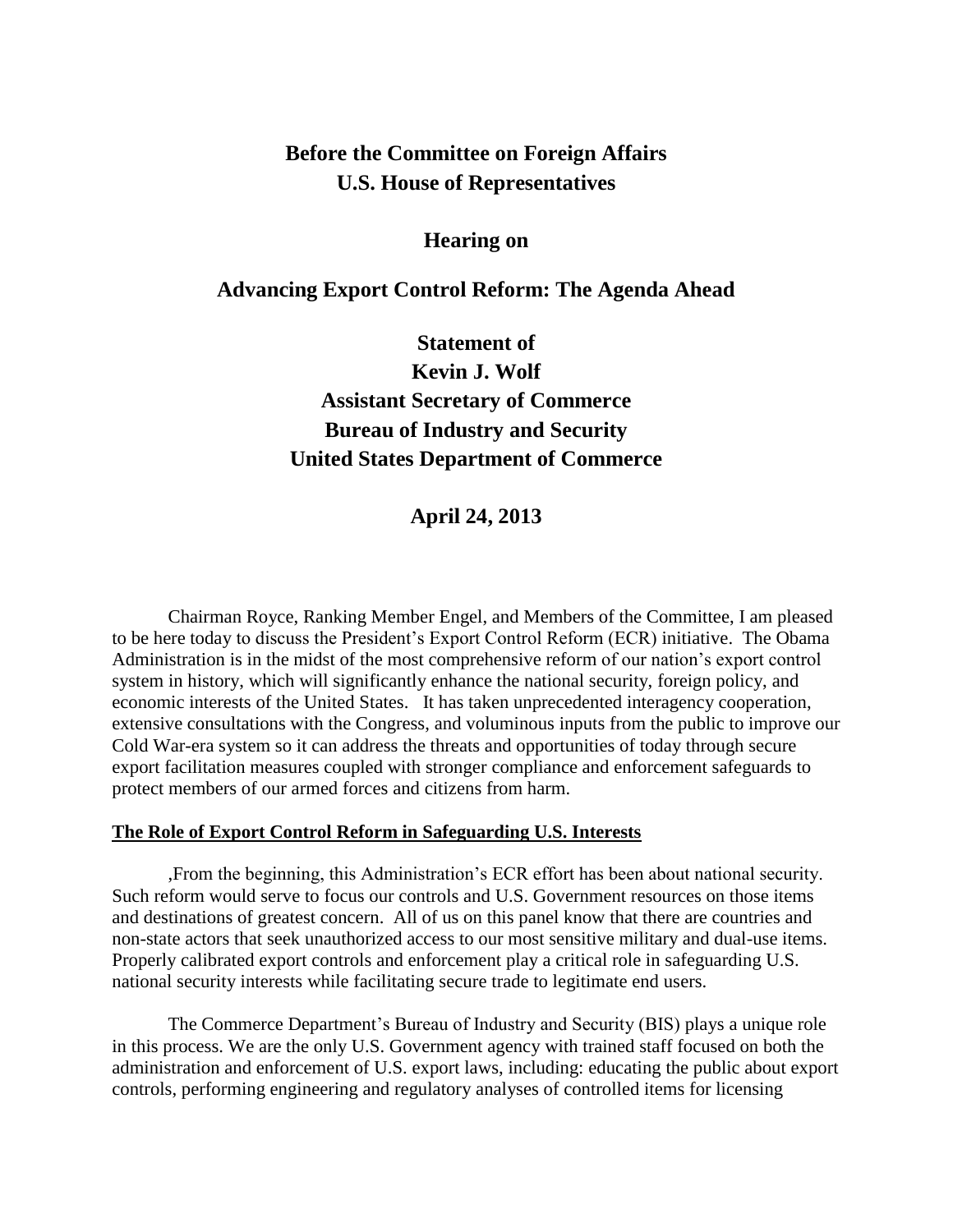purposes, and conducting enforcement analysis and investigations to bring violators to justice. These technical skills combine with the judgment of the Departments of Defense, Energy, and State to render decisions on licensing policy and applications for dual-use items -- and up until now, a handful of less sensitive munitions items. In addition, BIS's law enforcement assets augment those of the Department of Homeland Security and the Department of Justice to investigate and prosecute violators criminally and administratively, as well as further inform the Intelligence Community (IC) on both policy and enforcement activities.

ECR represents a paradigm shift in how the U.S. Government implements export controls. In the near term, that shift entails the transfer of tens of thousands of less sensitive munitions items to the Commerce Control List (CCL) to facilitate military interoperability with allies and partners as well as strengthen the competitiveness of the U.S. defense and space industrial base while taking advantage of interagency compliance and enforcement assets. The President's initiative will result in a more secure and innovative America.

#### **Safeguarding U.S. Munitions List Items Moving to the Commerce Control List**

The Department of Defense established the national security rationale that resulted in the identification of U.S. Munitions List (USML) defense articles that continue to warrant control on the International Traffic in Arms Regulations (ITAR). The majority of these items will be identified on a new "positive" USML, which establishes controls based on objective performance parameters that provide clarity to exporters, enforcement agents, and prosecutors to determine the proper jurisdiction of an item. Munitions and satellite-related items not meeting these USML control requirements will be transferred to the CCL, where they will be subject to tailored controls. These tailored controls will maintain ITAR-like restrictions on countries, like China, subject to U.S. arms embargoes, while providing export flexibility to facilitate interoperability among our allies and partners.

#### *Transparent Regulations to Increase Compliance*

Transparent regulations are fundamental to the President's secure trade facilitation and strengthened compliance and enforcement paradigm. Exporters need clarity, reliability, and predictability with regard to export control rules, all of which are improved through this reform effort. These reforms will create a clearer, more reliable and more predictable export control system by creating bright lines between agencies' jurisdictions thus ensuring that industry is able to easily self-classify their items; that the U.S. Government can more easily make jurisdictional determinations on items; and that prosecutors will have greater confidence in bringing forward cases based upon the clearer rules. In other words, secure trade will be facilitated, and malicious actors will be thwarted.

In addition to positive lists, our new definition of "specially designed" plays a significant role in enhancing predictability. Currently neither the ITAR nor the Export Administration Regulations (EAR) have objective, comprehensive definitions of the catch-all terms of art that are meant to control many defense articles or dual-use items. In the ITAR, the undefined term is "specifically designed." In the EAR, the term is "specially designed" and is defined as *exclusive use* in one context and not defined in any other. The lack of a clear, common definition also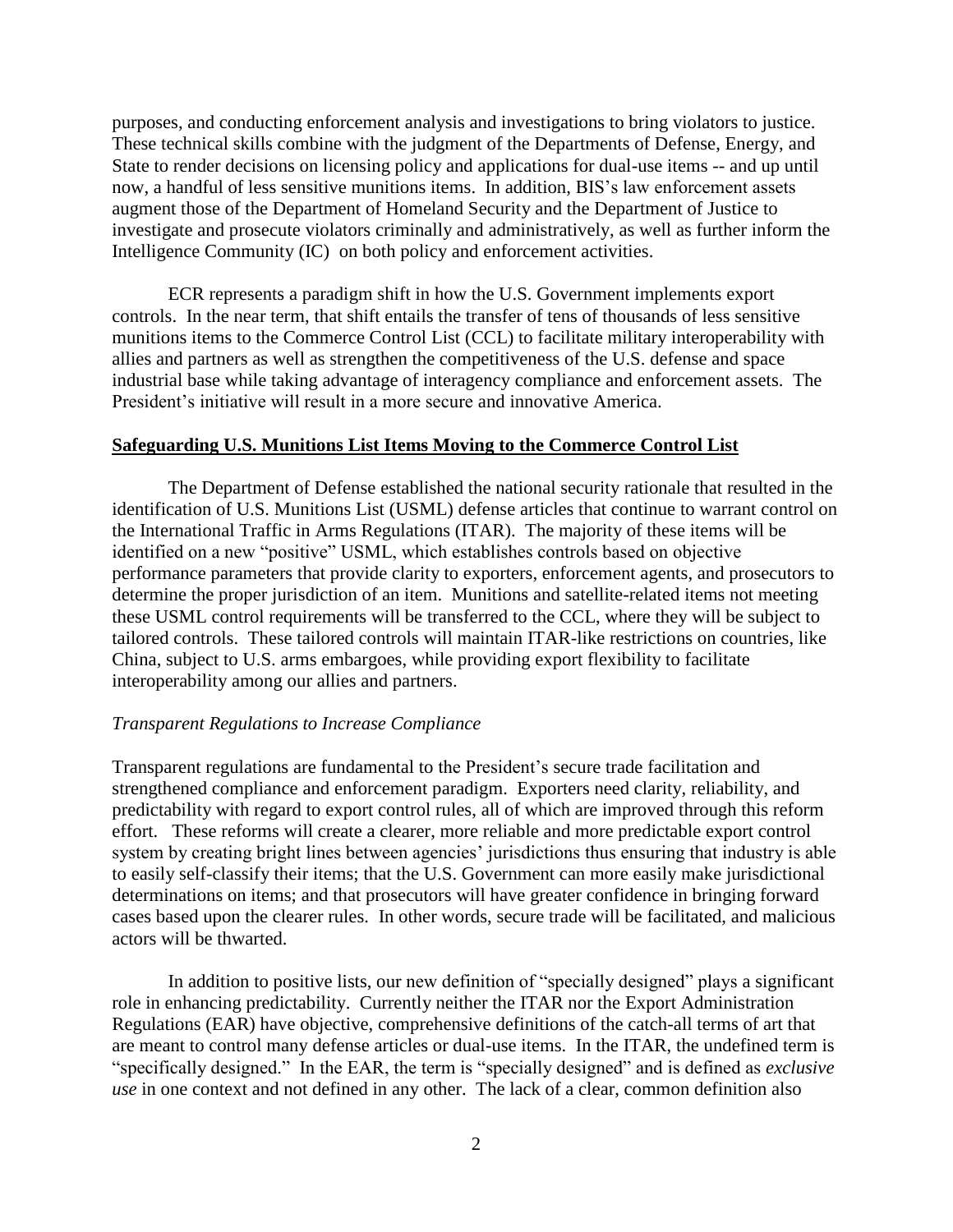undermines predictability. Engineers with the best of intentions can disagree over the meaning of these terms. This has led to many exporters either making their own decisions about what should be controlled, which can result in under-control, or U.S. Government officials disagreeing over whether something is controlled on one list or another, which can either result in the overcontrol of certain items, or worse, undermine enforceability.

The new, complementary definitions of "specially designed" in the ITAR and EAR address this flaw and provide objective criteria for exporters, licensing officers, and enforcement officials to determine whether an item is subject to control or eligible for decontrol (e.g., it is a specified item (screw, bolt, etc.), determined by State or Commerce not to be controlled, incorporated into an uncontrolled item in serial production). Such decisions require exporters to document their findings, thereby creating a paper trail for subsequent compliance and enforcement actions, if necessary. For example, in the case of development of an item, documentation about intended end use must be contemporaneously created, thereby eliminating the opportunity to make retroactive classifications after production to avoid control. This will make company and government decisions more predictable and government regulations more enforceable.

A "positive" list with defined terms also will assist U.S. Customs and Border Protection (CBP) in deciding whether to detain shipments. This will expedite legitimate exports and help prevent illegitimate ones.

#### *Leveraging Interagency Resources to Enhance Monitoring and Enforcement*

Leveraging interagency resources is critical to building higher fences. Commerce and State are working together on a joint outreach program, including web-based tools, to educate exporters on USML-CCL changes. To streamline licensing and avoid exporters having to receive authorization from two different agencies for transactions involving CCL items used in or with defense articles, the President signed Executive Order 13637 on March 8, 2013 delegating to the Secretary of State authority to license such CCL items. For those CCL items licensed by State pursuant to this Executive Order, the Department of Commerce will retain enforcement authority, which requires State and Commerce to coordinate on licensing and compliance issues. The new information technology system (i.e., USXPORTS) we are developing with the Department of Defense, along with information sharing protocols Commerce and State are establishing, will increase U.S. Government efficiencies in this regard.

Commerce has hired 22 licensing and compliance officers dedicated to processing and monitoring munitions transactions subject to the CCL on its new "600 series" (items transferred from the USML). In addition, Commerce, working directly with the Intelligence Community, administers the Information Triage Unit, which compiles, coordinates and reports intelligence and other information about foreign transaction parties to license applications. This interagency center combines the analytical resources of Commerce, Defense, Energy, and the IC to produce products for all agencies involved in the review of, *inter alia*, EAR export licenses.

The leveraging of interagency resources is particularly important with regard to enforcement of 600 series and satellite-related exports. Dedicated Commerce criminal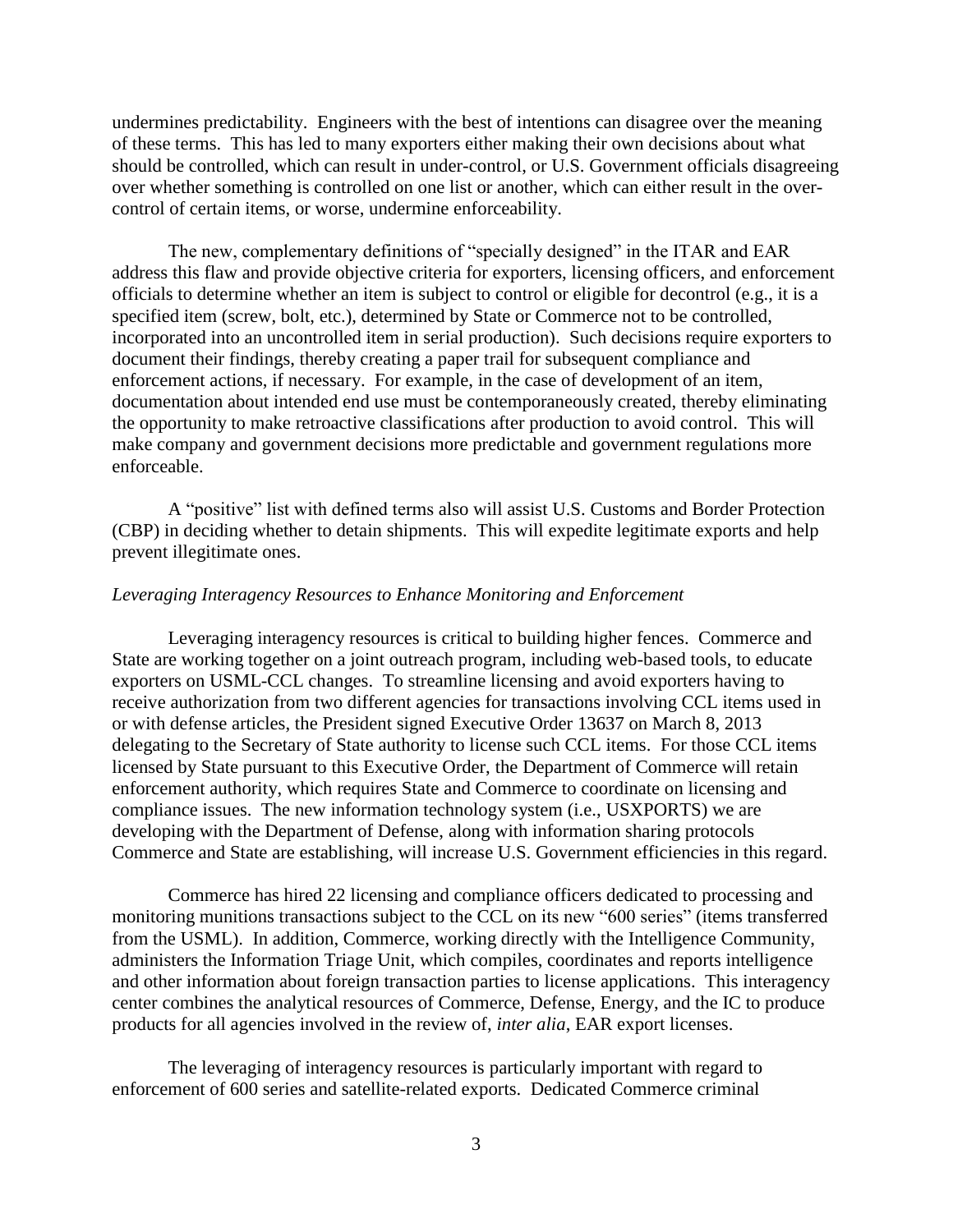investigators and enforcement analysts will be added to the existing pool of resources investigating transactions suspected of violating and monitoring compliance with the EAR.

Commerce enforcement officials bring unique capabilities and authorities to investigate and monitor export activities. Our Export Enforcement Special Agents conduct criminal investigations and the Bureau of Industry and Security (BIS) can bring to bear unique administrative authorities – such as civil penalties, temporary and long-term denial orders, and Entity List and Unverified List designations – that can be more powerful than criminal sanctions by taking away a company's ability to export or a foreign company's ability to obtain U.S.-origin items. We have seen time after time that our Entity List drives front companies out of business and legitimate businesses to change their behavior to become responsible stewards of international trade. For example, in October 2012, BIS added to the Entity List the names of 165 companies and individuals involved in an illicit procurement network for Russian military and intelligence end users and end uses. We have received multiple requests for appeal, one of which has been granted to date, where the foreign intermediaries have agreed to change their business practices to comply with U.S. export control rules.

Additionally, we have seven Export Control Officers (ECOs) stationed in five embassies and one consulate abroad (China, Hong Kong, India, Russia, Singapore, and the United Arab Emirates (UAE)), with operational responsibility for 29 countries, dedicated to conducting onsite end-use checks. The President's FY 2014 budget requests three additional ECOs. These assets are augmented by Special Agent-led Sentinel Teams and Foreign Commercial Service officials that conduct end-use checks worldwide. We will leverage these assets in coordination with those of the Blue Lantern program at the Department of State to increase the U.S. Government's footprint of end-use checks where USML defense articles are co-located with CCL items. And where U.S.-origin satellite exports are concerned, Department of Defense officials will continue to perform launch monitoring in the same manner as they do today, regardless of whether the satellite is subject to the ITAR or EAR.

The combined strength of Commerce, Homeland Security, and Justice forms the senior management team of the Export Enforcement Coordination Center, a multiagency organization housed in Homeland Security per Executive Order 13558 that includes eight departments and 15 agencies and the Intelligence Community. This organization coordinates the sharing of enforcement information and deconflicts enforcement activities to create investigative efficiencies. It also serves as a key conduit between the U.S. Intelligence community and Federal export enforcement agencies for the exchange of information related to potential U.S. export control violations. To date, 60% of E2C2 deconfliction requests identified another agency that may have relevant information related to the targets of the investigation.

We have had numerous recent successful criminal prosecutions, administrative sanctions, and extraditions under the International Emergency Economic Powers Act, or IEEPA, in enforcing the EAR. One example involves the export of microwave amplifiers to China. Fu-Tain Lu, owner and operator of Fushine Technology in Cupertino, California, facilitated the export of a microwave amplifier to Everjet Science and Technology Corporation in China, after being notified that the item required a license for export. The amplifier was restricted for export to China for national security reasons. On November 17, 2011, Lu pleaded guilty to violating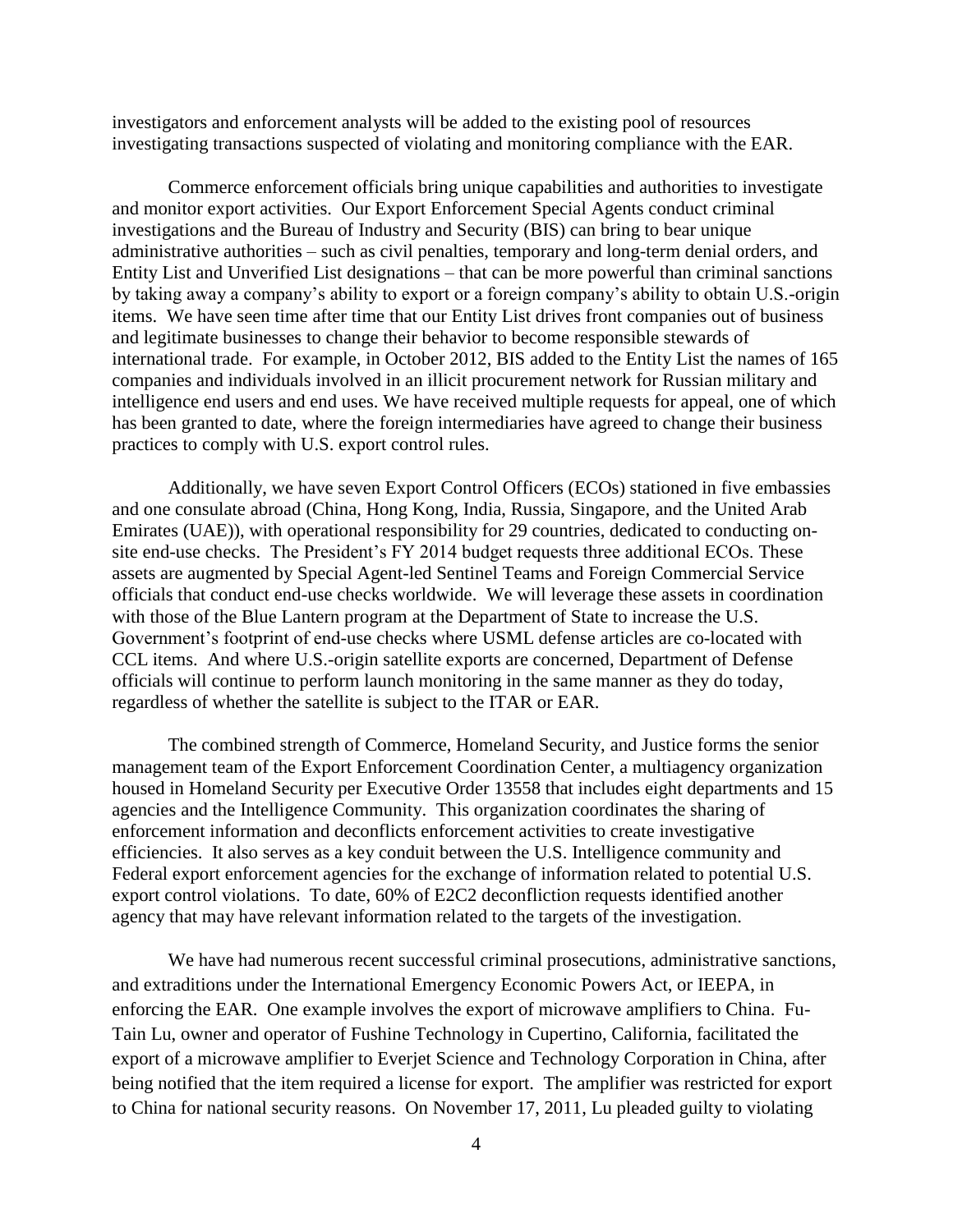IEEPA, and on October 29, 2012, was sentenced to 15 months in federal prison, three years of supervised release, and a fine of \$5,000, as well as ordered to forfeit a seizure valued at \$136,000.

Another recent criminal conviction involves Jeng Shih, a U.S. citizen and owner of Sunrise Technologies and Trading Company of Queens, New York. From 2007 through 2010, Shih conspired with a company operating in the UAE to illegally export U.S.-origin computer equipment through the UAE to Iran. Shih and Sunrise caused the illegal export of over 700 units of computer-related goods to Iran via the UAE. On October 7, 2011, Shih and Sunrise pleaded guilty to conspiracy to violate the IEEPA and to defraud the United States. On February 17, 2012, Jeng Shih was sentenced to 18 months in prison, two years of supervised release, a shared forfeiture with Sunrise Technologies of \$1.25 million, and a \$200 special assessment. Sunrise Technologies was sentenced to two years of corporate probation, the shared forfeiture, and a \$200 special assessment. On October 11, 2011, pursuant to the global settlement, BIS issued Final Orders against Shih and Sunrise for a 10-year denial of export privileges (suspended) for their role in the illegal export of commodities to Iran.

In December 2012, as the result of a BIS investigation, the Chinese firm China Nuclear Industry Huaxing Construction Limited pled guilty to conspiracy to violate IEEPA and the EAR related to the illegal export of high-performance coatings through China to a nuclear reactor under construction in Pakistan. This is believed to be the first time a Chinese corporate entity has pled guilty to export control violations in a U.S. court. On December 3, 2012, Huaxing was sentenced to the maximum criminal fine of \$2 million, \$1 million of which will be stayed pending successful completion of five years of corporate probation. In a related administrative settlement with BIS, Huaxing has agreed to pay another \$1 million and be subject to multiple third-party audits over the next five years to monitor its compliance with U.S. export laws.

In the case of Hing Shing Lau, the U.S. was able to successfully extradite a defendant from Canada on charges related to the export of thermal imaging cameras to China. Lau, a Hong Kong national, attempted to export twelve thermal imaging cameras from the United States to Hong Kong without first obtaining the required export licenses from the Department of Commerce. When Lau arrived in Canada to complete the transaction on June 3, 2009, he was apprehended by Canadian law enforcement authorities pursuant to a U.S. arrest warrant. Lau was extradited to the United States in October 2010. Lau entered a plea agreement and was sentenced to 10 months' imprisonment in May 2012.

These actions demonstrate the effectiveness of Export Enforcement at BIS in aggressively pursuing investigations under IEEPA and the EAR to prevent unauthorized export transactions, and are a harbinger for the enforcement posture that the Administration will apply with regard to 600 series and satellite-related items that move from the USML to the CCL as part of the President's ECR initiative.

#### *Complementary Controls between the ITAR and EAR*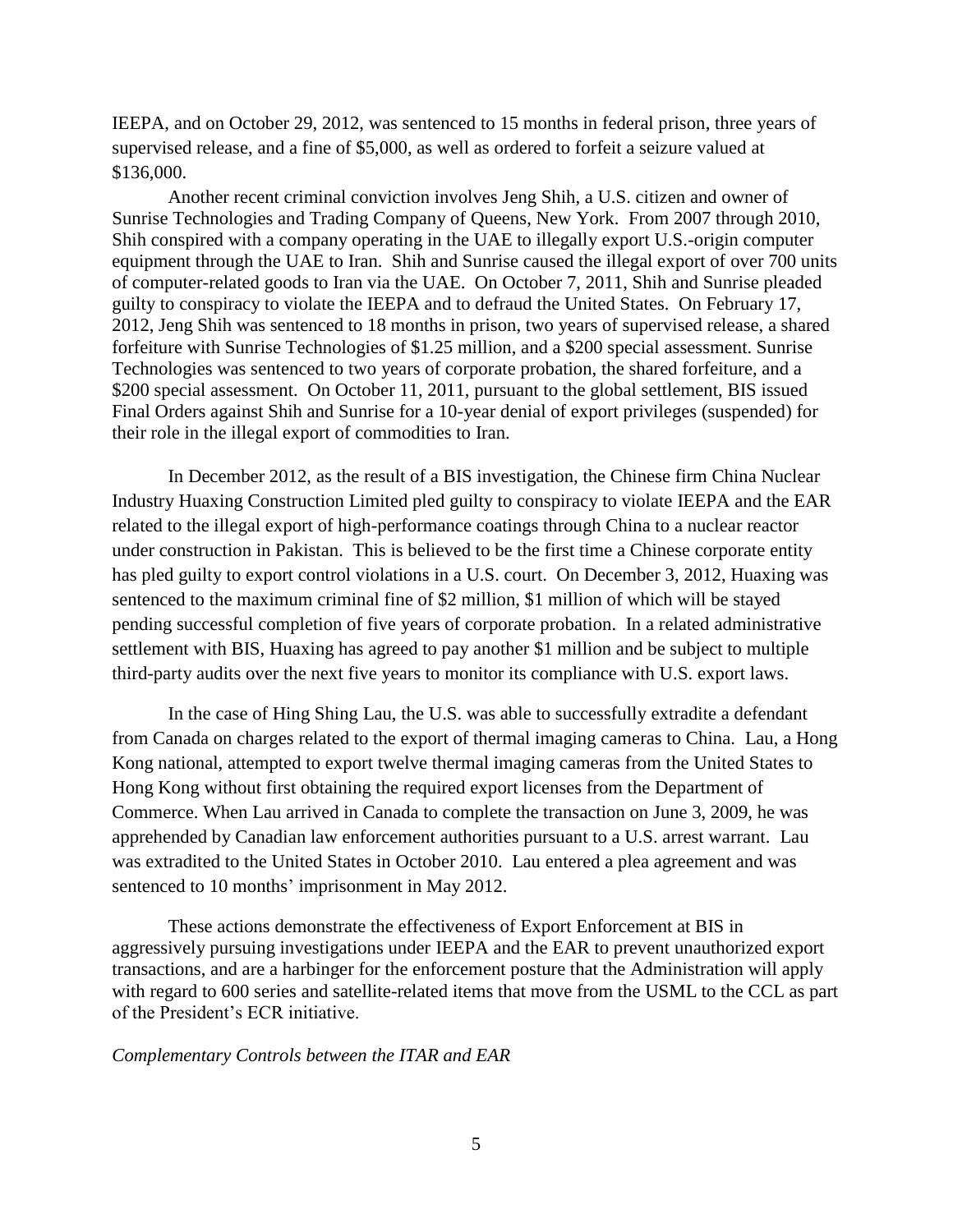The Administration is ensuring that the United States maintains fidelity with its commitments under the international export control regimes. No munitions or satellite-related items transitioning to the CCL will be decontrolled unless explicitly determined by the Departments of Defense and State, consistent with such commitments and national security.

CCL controls on munitions and satellite-related items transitioned from the USML will complement ITAR controls with regard to most exports and reexports. Unless these items are destined for one of 36 allied and partner governments as authorized under License Exception Strategic Trade Authorization (STA) or have been expressly identified as less significant, all such exports will require a license and be subject to an ITAR-like licensing policy. All munitions and satellite-related exports destined for countries subject to a U.S. arms embargo, including China, will be subject to a licensing policy of denial and a zero percent *de minimis* rule. Other munitions and satellite-related exports will be subject to a 25 percent *de minimis* rule to avoid the "design-out" of U.S.-origin products, which is an unintended consequence of the ITAR. Enforcement to prevent the unauthorized reexport of these CCL items will remain the same as it is today under the ITAR with the added benefit that Commerce enforcement resources will be available to monitor and investigate possible violations.

As noted above, a significant difference between the ITAR and EAR will be the application of License Exception STA to and among allied and partner destinations for certain 600 series and satellite-related exports and reexports. Prior to export and all subsequent reexports of any STA-eligible transaction, the exporter must notify its customer of the CCL classification of an item and receive a written certification that the customer will comply with the EAR and maintain associated records. For 600 series items, new strengthened safeguards will limit the availability of STA to ultimate government end use in one of the 36 countries, require all foreign parties to have been previously approved on a Commerce or State license, and require all foreign parties to agree to an end-use check. As has always been the case for items subject to the EAR, government end users of 600 series items, including STA members, will be subject to Commerce's end-use check program.

There is no requirement that exporters avail themselves of STA. We believe its impact will be measurable, though, in terms of facilitating interoperability with allies and strengthening the U.S. defense and space industrial base by reducing current incentives for foreign manufacturers to "design out" controlled U.S.-origin parts. In fact, we conservatively estimate that 50 percent of the 40,000 ITAR licenses associated with items moving to the CCL could be eliminated under STA, with no diminution of national security due to the strengthened safeguards discussed above.

Even the least significant munitions items on the CCL will continue to be controlled to China, Cuba, Iran, North Korea, Sudan, and Syria. And new Automated Export System validations will enable, *inter alia*, Commerce and DHS officials to target these exports, as well as those subject to STA.

#### **Entry-into-Force of Changes**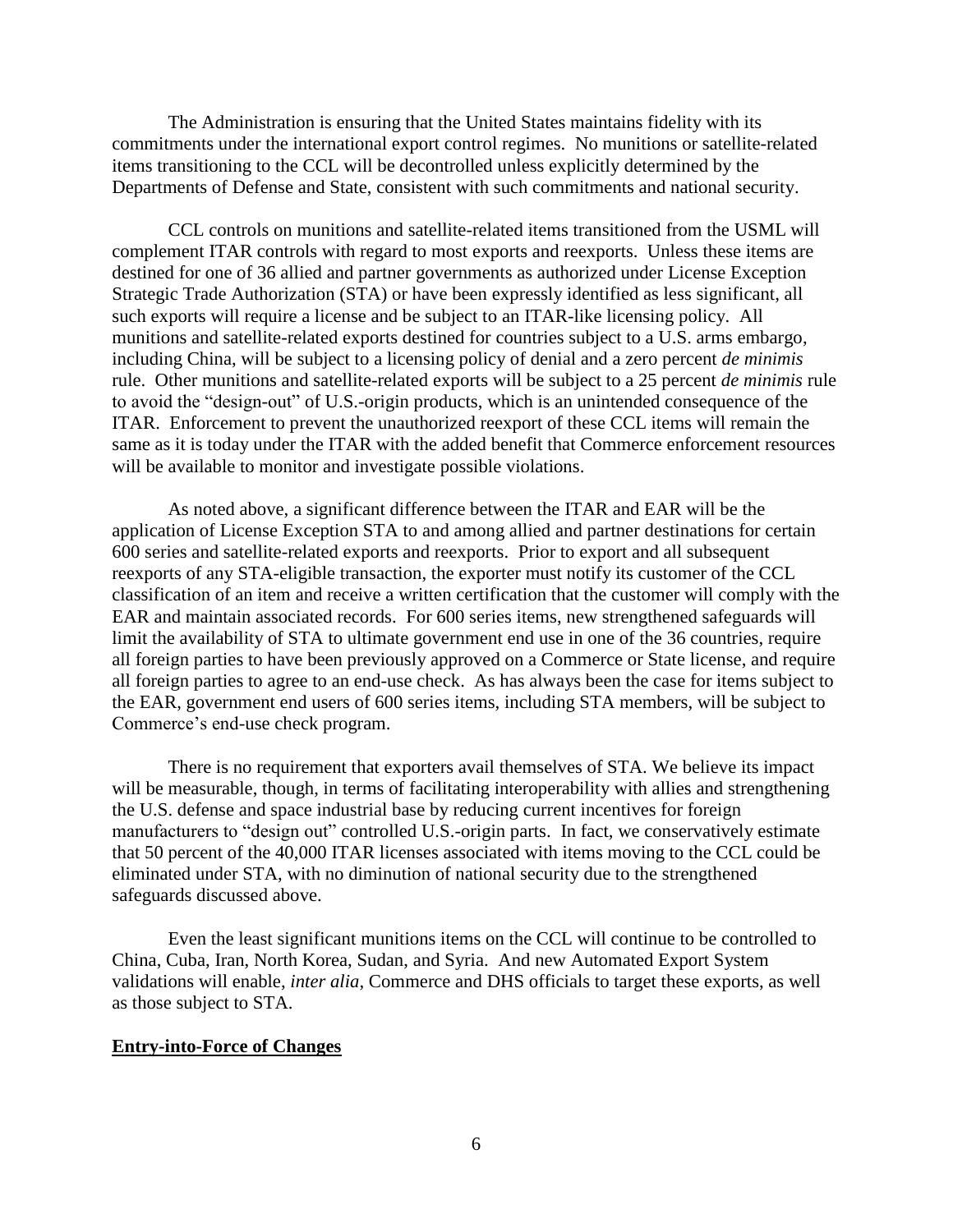Notwithstanding the positive impact that these changes will have for exporters and the U.S. Government, the Administration recognized early on that changes of this proportion require a phase-in period for companies to adjust their internal compliance and information technology systems. Accordingly, changes of jurisdiction are taking place 180 days after the publication of State and Commerce final rules covering a specific USML category of items; the first two of which, involving military aircraft and gas turbine engines, were published on April 16. While companies are free to submit license applications to Commerce during this interim period, EAR authorizations will not take effect until the 180 days has elapsed.

Even after this 180-day period expires, generally, persons holding a valid ITAR license may export under that license for up to two years. This is in addition to exporters being able to take advantage of the State Department's delegation of authority for licensing CCL items used in or with a USML item. Subsequent categories, or groups of categories, will be published in final form on a rolling basis in the same manner. These rules provide exporters with sufficient time and flexibility to adjust to the changes and take advantage of the most advantageous export authorization permitted under the ITAR or EAR.

#### **The Role of the Congress in Export Controls**

The President's ECR initiative creates regulatory transparency and clarity, facilitates exports to our allies and partners, strengthens the U.S. defense and space industrial base, and enhances the enforcement posture of the U.S. Government to ensure strengthened safeguards for the items that matter most. While all of these changes can be made in accordance with the consultation provisions of Section 38(f) of the Arms Export Control Act, there are a number of authorizations that Congress could enact in the short-term to enhance the effectiveness of the U.S. export control system. Of course, when we move beyond rewriting the lists to merging them into one, legislation will be necessary to establish a single list as well as a single licensing agency and a primary enforcement coordination agency, the three final pieces of the fundamental reform envisioned by this initiative. We are committed to working closely with Congress when we approach this phase of the initiative.

In 2010, Congress granted BIS with permanent law enforcement authorities as part of the Comprehensive Iran Sanctions, Accountability, and Divestment Act of 2010 (CISADA). However, BIS's authorization for non-enforcement-related EAR activities under section 109(d) of CISADA expires in 2013. We believe this authorization, in addition to the confidentiality protections of Section 12(c) of the Export Administration Act, should be made permanent.

Commerce has made clear that additional resources would increase operational efficiencies and activities. The President's Fiscal Year 2014 budget requests \$8.291 million for additional resources to augment BIS enforcement capabilities. These include additional analysts, Special Agents, and three new Export Control Officers, two of which would be dedicated to conducting end-use checks in STA-eligible countries, with the third expanding our regional footprint in the Middle East.